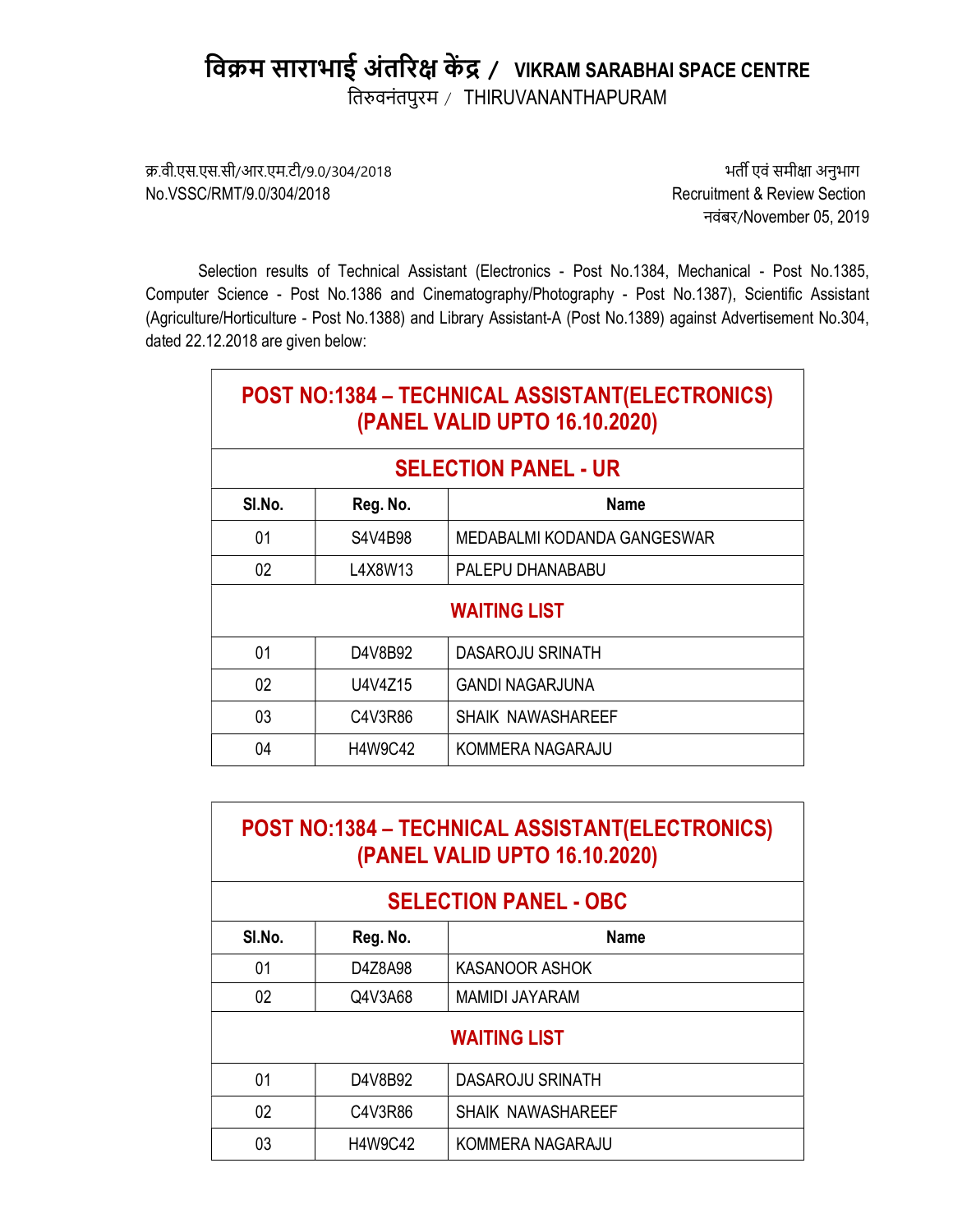### POST NO:1384 – TECHNICAL ASSISTANT(ELECTRONICS) (PANEL VALID UPTO 16.10.2020)

| <b>SELECTION PANEL - SC</b>       |         |                            |
|-----------------------------------|---------|----------------------------|
| SI.No.<br>Reg. No.<br><b>Name</b> |         |                            |
| 01                                | F4S6N21 | <b>MADIGA RAMESWARAIAH</b> |
| <b>WAITING LIST</b>               |         |                            |
| 01                                | L4Y1R45 | TAPPETLA VENKATA NARAYANA  |

## POST NO:1385 – TECHNICAL ASSISTANT(MECHANICAL) (PANEL VALID UPTO 16.10.2020)

| <b>SELECTION PANEL - UR</b>       |         |                        |  |
|-----------------------------------|---------|------------------------|--|
| SI.No.<br><b>Name</b><br>Reg. No. |         |                        |  |
| 01                                | W4X9H72 | V D PRASAD NANDANEEDI  |  |
| <b>WAITING LIST</b>               |         |                        |  |
| 01                                | K4U9H58 | <b>GOPI KISHORE</b>    |  |
| 02                                | K4Z3D15 | SANTOSH RAMGONDA PATIL |  |

| POST NO:1385 - TECHNICAL ASSISTANT(MECHANICAL)<br>(PANEL VALID UPTO 16.10.2020) |                         |                            |  |  |
|---------------------------------------------------------------------------------|-------------------------|----------------------------|--|--|
| <b>SELECTION PANEL - SC</b>                                                     |                         |                            |  |  |
| SI.No.                                                                          | Reg. No.<br><b>Name</b> |                            |  |  |
| 01                                                                              | S4Z2G33                 | <b>PANEM MURARI</b>        |  |  |
| <b>WAITING LIST</b>                                                             |                         |                            |  |  |
| 01                                                                              | L4Y1Y24                 | <b>INGLE ABHIJEET ARUN</b> |  |  |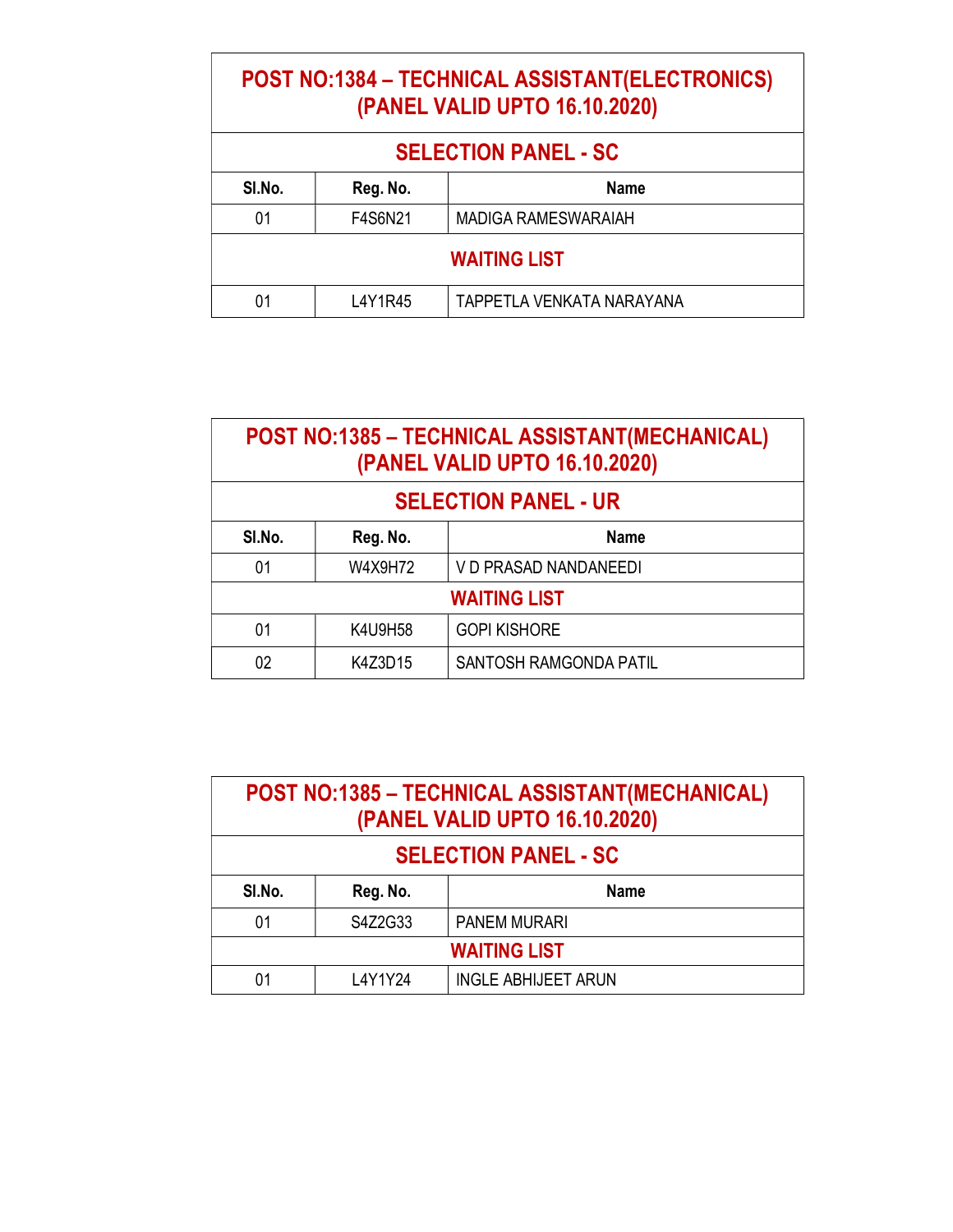| <b>POST NO:1386 - TECHNICAL ASSISTANT</b><br>(COMPUTER SCIENCE)<br>(PANEL VALID UPTO 16.10.2020)                                |                                                                                           |                              |  |  |
|---------------------------------------------------------------------------------------------------------------------------------|-------------------------------------------------------------------------------------------|------------------------------|--|--|
|                                                                                                                                 |                                                                                           | <b>SELECTION PANEL - UR</b>  |  |  |
| SI.No.                                                                                                                          | Reg. No.                                                                                  | <b>Name</b>                  |  |  |
| 01                                                                                                                              | P4V8T21                                                                                   | <b>PHULEN KUMAR</b>          |  |  |
|                                                                                                                                 |                                                                                           | <b>WAITING LIST</b>          |  |  |
| 01                                                                                                                              | N4W3Q98                                                                                   | <b>BINISS</b>                |  |  |
| 02                                                                                                                              | M4Y4J18                                                                                   | <b>ANJUSHAK</b>              |  |  |
| 03                                                                                                                              | U4U3D49                                                                                   | <b>RAJASREE S R</b>          |  |  |
| 04                                                                                                                              | B4V6P35                                                                                   | <b>BALDEV KRISHAN</b>        |  |  |
|                                                                                                                                 | POST NO:1386 – TECHNICAL ASSISTANT<br>(COMPUTER SCIENCE)<br>(PANEL VALID UPTO 16.10.2020) |                              |  |  |
|                                                                                                                                 |                                                                                           | <b>SELECTION PANEL - OBC</b> |  |  |
| SI.No.                                                                                                                          | Reg. No.                                                                                  | <b>Name</b>                  |  |  |
| 01                                                                                                                              | C4W2Y72                                                                                   | <b>HASEENAL</b>              |  |  |
|                                                                                                                                 |                                                                                           | <b>WAITING LIST</b>          |  |  |
| 01                                                                                                                              | N4W3Q98                                                                                   | <b>BINISS</b>                |  |  |
| 02                                                                                                                              | M4Y4J18                                                                                   | <b>ANJUSHAK</b>              |  |  |
| 03                                                                                                                              | <b>B4S5X65</b>                                                                            | <b>ASWATHY A L</b>           |  |  |
| 04                                                                                                                              | E4X9W83                                                                                   | <b>CHITHIRA RAKSHMI G</b>    |  |  |
| <b>POST NO:1386 - TECHNICAL ASSISTANT</b><br>(COMPUTER SCIENCE)<br>(PANEL VALID UPTO 16.10.2020)<br><b>SELECTION PANEL - SC</b> |                                                                                           |                              |  |  |
| SI.No.                                                                                                                          | Reg. No.                                                                                  | <b>Name</b>                  |  |  |
| 01                                                                                                                              | D4S5N74                                                                                   | KUDALI SAMUEL BABU           |  |  |
| <b>WAITING LIST</b>                                                                                                             |                                                                                           |                              |  |  |
| 01                                                                                                                              | C4Y8B12                                                                                   | <b>MADDA VARALAKSHMI</b>     |  |  |
| $02\,$                                                                                                                          | U4Z1N11                                                                                   | <b>KOLA AKHILA</b>           |  |  |
| 03                                                                                                                              | U4X2A47                                                                                   | PANDIARAJ A                  |  |  |
| 04                                                                                                                              | S4T5F96                                                                                   | <b>SANTU SAMAZPATI</b>       |  |  |
| 05                                                                                                                              | E4Y4P55                                                                                   | <b>ATHIRA DAS</b>            |  |  |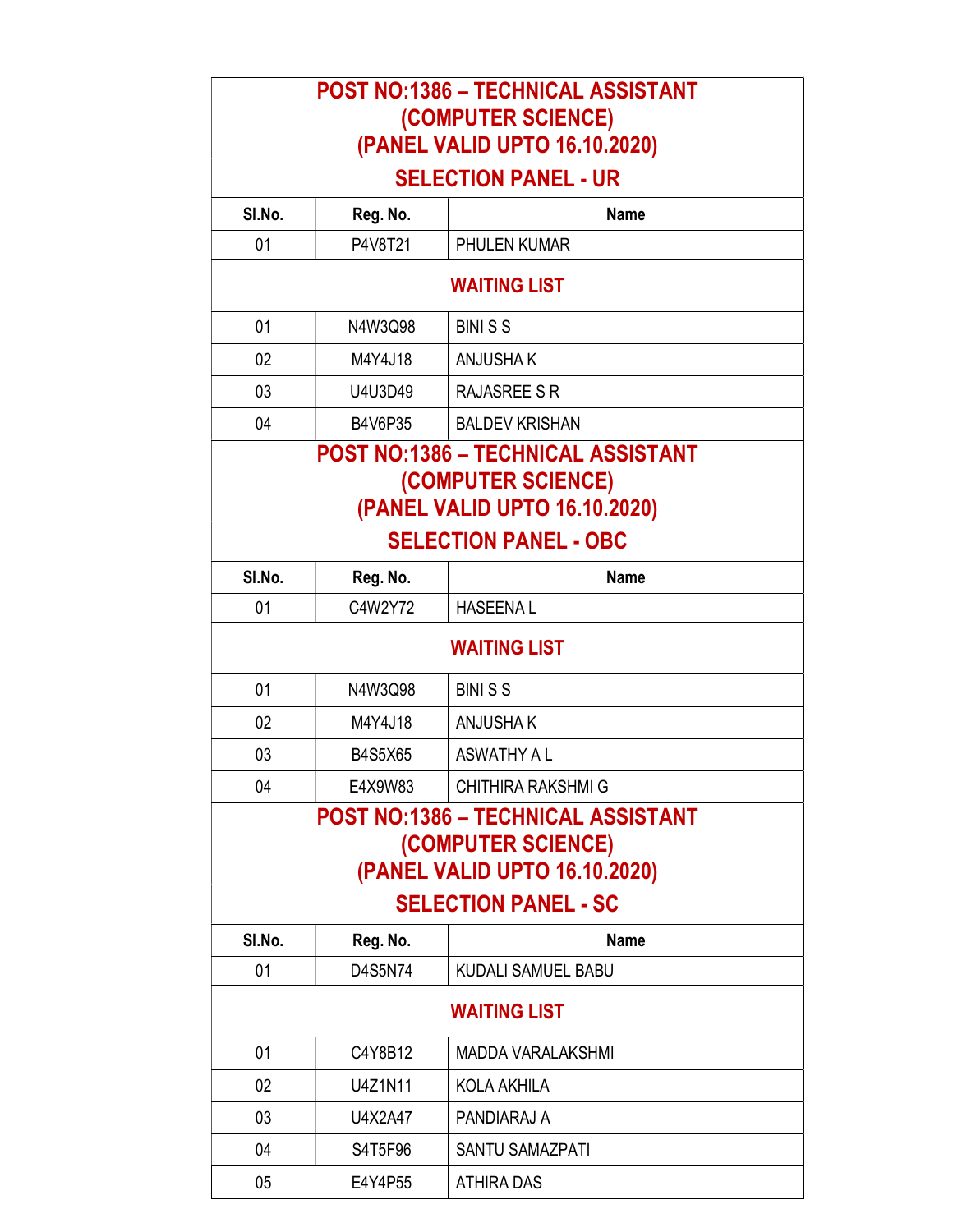#### POST NO:1387 – TECHNICAL ASSISTANT (CINEMATOGRAPHY / PHOTOGRAPHY) (PANEL VALID UPTO 16.10.2020)

# SELECTION PANEL - UR

| SI.No.              | Reg. No. | <b>Name</b>           |
|---------------------|----------|-----------------------|
| 01                  | D4S5P82  | SOMNATH GUPTA         |
| <b>WAITING LIST</b> |          |                       |
| 01                  | T4Z8H52  | NAVANEETHA KRISHNAN S |
| 02                  | D4Z8A73  | RAVINDRAN K           |

#### POST NO:1388 – SCIENTIFIC ASSISTANT (AGRICULTURE / HORTICULTURE) (PANEL VALID UPTO 16.10.2020)

#### SELECTION PANEL - UR

| SI.No.              | Reg. No. | <b>Name</b>           |
|---------------------|----------|-----------------------|
| 01                  | P4T8R68  | <b>ASHNI VARGHESE</b> |
| <b>WAITING LIST</b> |          |                       |
| 01                  | T4Y3P28  | <b>NAIM KHAN</b>      |
| 02                  | M4W5Y45  | SHIVAPRASAD K M       |
| 03                  | D4U4K48  | <b>SWEGA ANTONY K</b> |
| 04                  | S4Z2B36  | <b>VINOD JATAV</b>    |